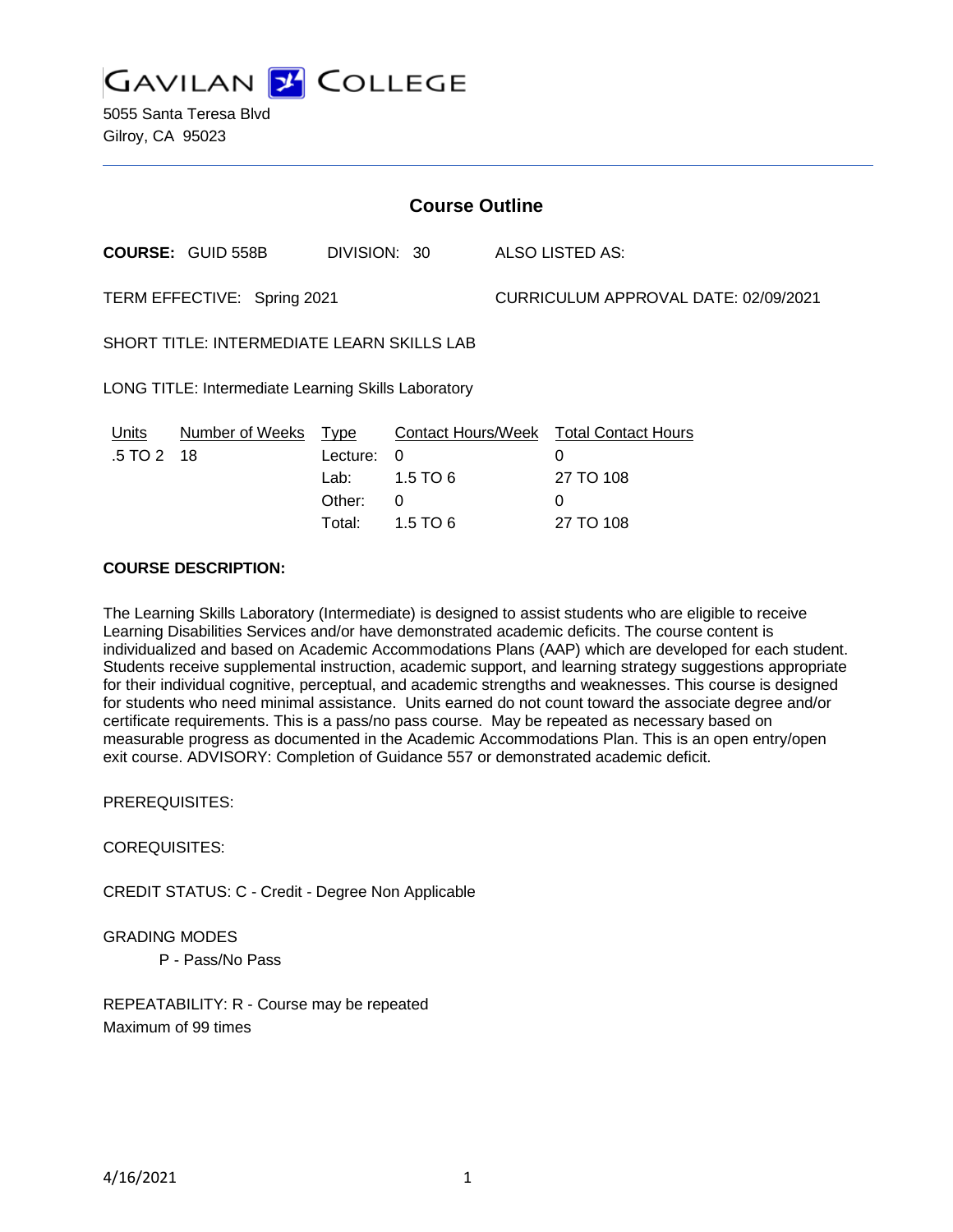SCHEDULE TYPES:

- 04 Laboratory/Studio/Activity
- 047 Laboratory LEH 0.7
- 05 Hybrid
- 71 Dist. Ed Internet Simultaneous
- 73 Dist. Ed Internet Delayed LAB
- 737 Dist. Ed Internet LAB-LEH 0.7

# **STUDENT LEARNING OUTCOMES:**

1. Demonstrate intermediate knowledge and skills in the academic and/or vocational courses specified in their Individual Educational Plans.

Measure of assessment: Skill demonstration; Written Lab Report

Year assessed, or planned year of assessment: 2017

Semester: Spring

2. Examine the effects of their learning disabilities, if any, on their academic achievement.

Measure of assessment: Individual oral discussions

Year assessed, or planned year of assessment: 2017

Semester: Spring

3. Compare study strategies that are appropriate for their individual learning profiles.

Measure of assessment: Skill demonstration; Written Lab Report

Year assessed, or planned year of assessment: 2017 Semester: Spring

# **CONTENT, STUDENT PERFORMANCE OBJECTIVES, OUT-OF-CLASS ASSIGNMENTS**

Curriculum Approval Date: 02/09/2021

## **DE MODIFICATION ONLY**

27-106 Hours

Content: The course content is individualized for each student each semester.

It is based on the remedial, degree applicable academic, and/or vocational coursework specified on the Academic Accommodations Plan (AAP). The work includes research, both on-line and in the library; reading, including reading comprehension techniques;

essays, including organization, content, and grammar; math problem computations; and other assignments and projects required by their college courses. Course content also includes instruction in organizational and time management skills and study strategies that are individualized based on the students' specific learning disabilities.

Student Performance Objectives (SPO): Students will practice increased communication, academic, and vocational knowledge and skills in the coursework required by their regular college courses. Students will report and employ improved study strategies

and organizational and time management skills with minimal assistance.

Out-of-Class Assignments: Students will submit monthly lab reports summarizing course work completed, knowledge gained, and

improvements in study strategies and organizational and time management skills with minimal assistance. This course may be repeated as long as the students are making satisfactory progress in their college coursework.

Content: Timekeeper: Student timekeeper program.

Student Performance Objectives (SPO): Students will add themselves to the system, log in/ out of system and check hours in the

system with minimal assistance.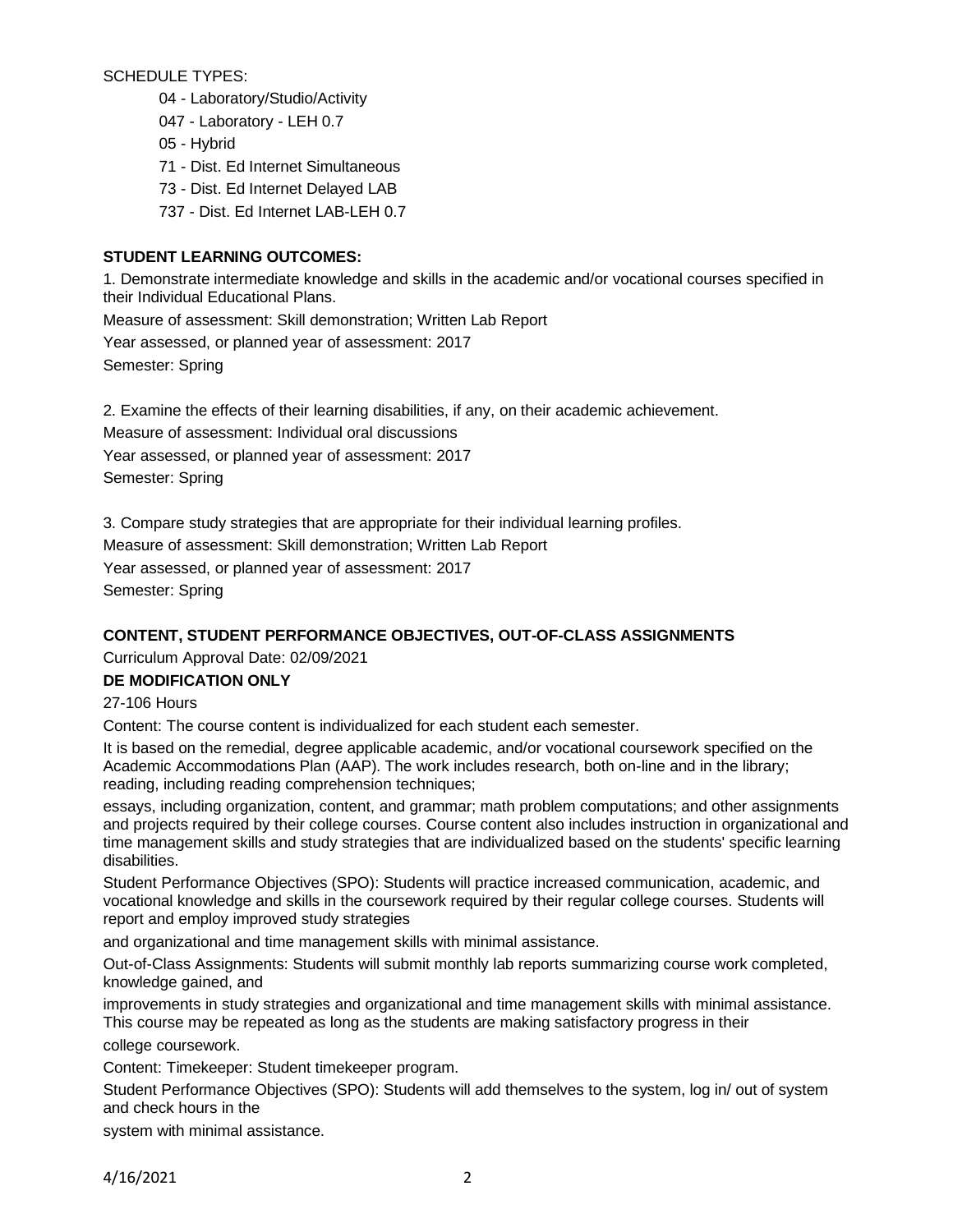Out-of-Class Assignments:

Content: iLearn: MYGAV portal and iLearn course.

Student Performance Objectives (SPO): Students will access the iLearn course in the

student portal, read course syllabus, utilize resources and course materials and submit course assignments with minimal assistance.

Out-of-Class Assignments: Students will complete monthly summaries and assignments in the iLearn course with minimal assistance.

Content: GO PRINT: Utilizing GO PRINT station.

Student Performance Objectives (SPO): Students will use the GO PRINT program for printing all assignments with minimal assistance.

Out-of-Class Assignments: Students must maintain a GO PRINT through the library or ASGC office and be responsible for adding credit to the card with minimal assistance.

Content: Student Educational Contract: A plan for students to address specific educational needs.

Student Performance Objectives (SPO): Students will revise their student educational contract stating their specific educational needs with minimal assistance.

Out-of-Class Assignments:

Content: Establishing Learning Skills Assistance; Study Skills, Learning Styles and individual vs. group tutoring techniques.

Student Performance Objectives (SPO): Students will examine various study skills and learning styles that will support them with educational goals with minimal assistance.

Out-of-Class Assignments:

Content: PLATO: Online academic skills program

Student Performance Objectives (SPO): Students will utilize the online Plato program to improve their basic academic skills with minimal assistance.

Out-of-Class Assignments: Students can access the Plato program online and complete assignments outside the lab with

#### **METHODS OF INSTRUCTION:**

Students work individually and in small groups on the academics specified in the Educational Plans which are developed for each student each semester. Learning Disabilities Specialists and Instructional Specialists provide supplemental instruction, demonstrate problem solutions, assist with organizational skills, and suggest study strategies for the students based on the student's cognitive, perceptual, and academic strengths and weaknesses.

### **OUT OF CLASS ASSIGNMENTS:**

Required Outside Hours: 0 Assignment Description: NONE

#### **METHODS OF EVALUATION:**

Writing assignments Percent of total grade: 15.00 % Percent range of total grade: 15 % to 25 % Lab Reports Skill demonstrations Percent of total grade: 60.00 % Percent range of total grade: 60 % to 75 % Class Performance/s; Performance Exams Other methods of evaluation ONLINE ASSIGNMENT

## **REPRESENTATIVE TEXTBOOKS:**

Required Representative Textbooks

4/16/2021 3